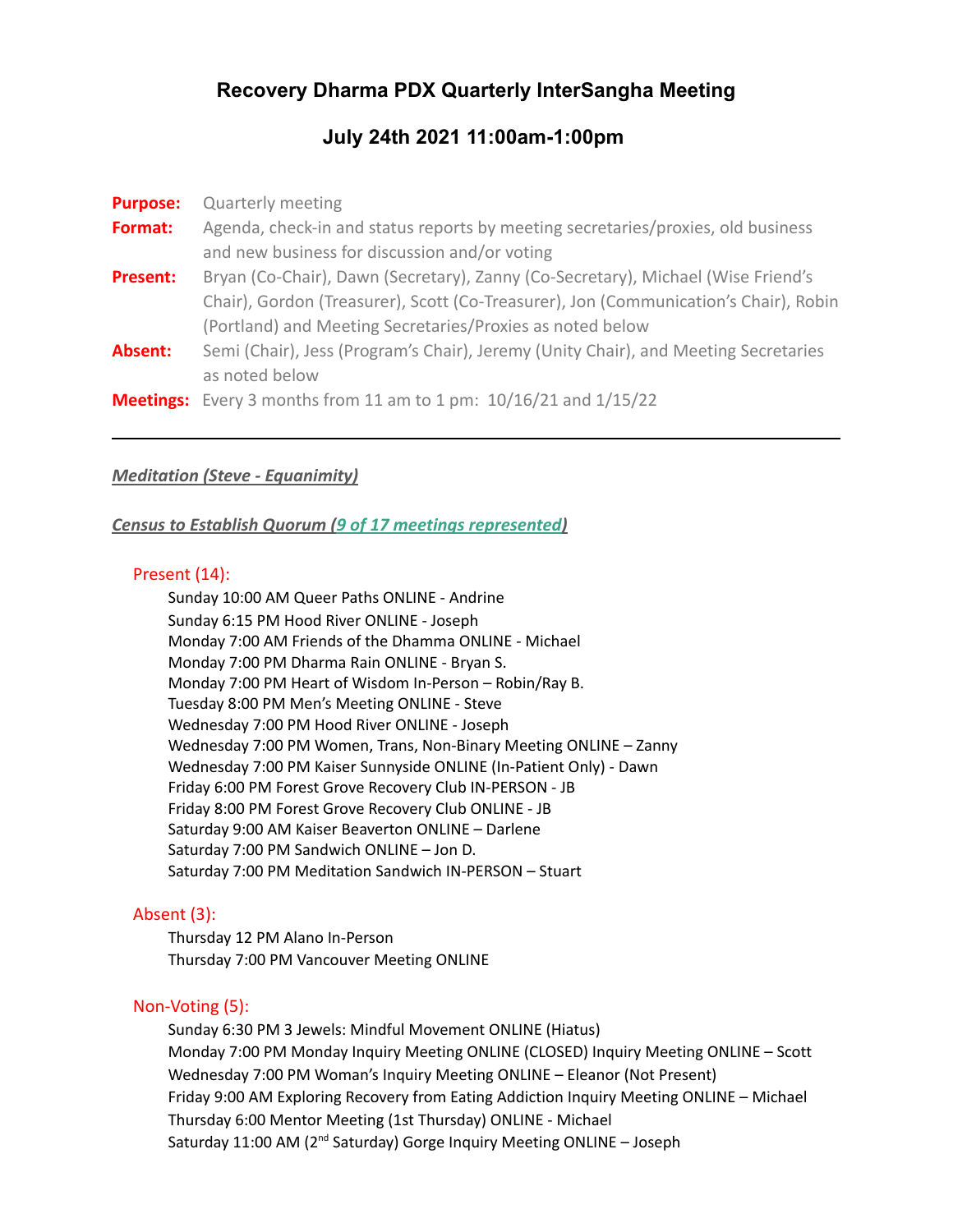# *Meeting Check-In (general health, support needed, virtual vs in-person meetings, and COVID precautions if in-person)*

- *● Queer Paths (Andrine):* Started facilitating the last 3-4 months. Small group between 3 and 9, with consistent attendance. An additional facilitator would be helpful and one person has stepped up. No plans to go in-person.
- *Hood River Sunday/Wednesday and Saturday Inquiry (Joseph):* Sunday group is doing well with 8-10 regulars including out-of-state participants with business meeting plan to discuss moving forward plan; Joseph and Sharon moved to Washington and not planning to keep in-person meetings in the Columbia Gorge; someone identified to facilitate the Wednesday meeting, but only the  $1<sup>st</sup>$  and  $5<sup>th</sup>$  Wednesday's of the month, therefore this meeting is in jeopardy; and Saturday  $(2^{nd}$  of each month only) Inquiry is doing well and going to hybrid in August with an in-person option at the Trout Lake Abby.
- *Friends of the Dhamma Monday (Michael):* Healthy with 15-25 regulars including out-of-state and international participants; and no current plan to move to in-person.
- *Dharma Rain Monday (Bryan/Jon D):* 8-20 participants, but consistency is an issue; could benefit from additional facilitators; and currently on-line only.
- *Heart of Wisdom Monday (Robin):* Ray spoke to this meeting. Turn out of about 20 people in person and appears to be going well.
- *Men's Meeting Tuesday (Steve):* Going well with around 8 participants; and still no business meeting discussion around in-person.
- *Trans, Non-Binary Wednesday (Zanny):* Going pretty well and subcommittee established to explore a location for in-person along with hybrid option and/or moving to two separate meetings; rotating facilitation has worked; 10-20 participants with a strong Portland group.
- *Kaiser Sunnyside Wednesday (Dawn):* Going well with good support from other Kaiser Saturday meeting members, that volunteer for facilitation and meditation roles; in-patient participation varies depending on the people; and trying to make sure books are available at the facility.
- *Forest Grove Recovery Club Friday (JB):* In-person has 4-6 people each week with rotating facilitation and adequate funds; and on-line has 4 regulars.
- *Kaiser Saturday (Saturday*): Consistently 10-12 participants with a strong core; varying facilitation and meditation leads; and no discussion about in-person meetings, as two regulars are out-of-state.
- *Virtual Sandwich Saturday (Jon D.):* 8-10 at a time with drop-offs after the meditation; not a very consistent group; and Jon ends up doing the lead and meditations; and would like suggestion/discussion on how to get people to step into these roles.
- *Meditation Sandwich In-Person (Stuart)*: 20 people the last few weeks with a core of about 6-8.
- *Monday RD Inquiry (Scott):* Going well and on-line only with no additional support needed.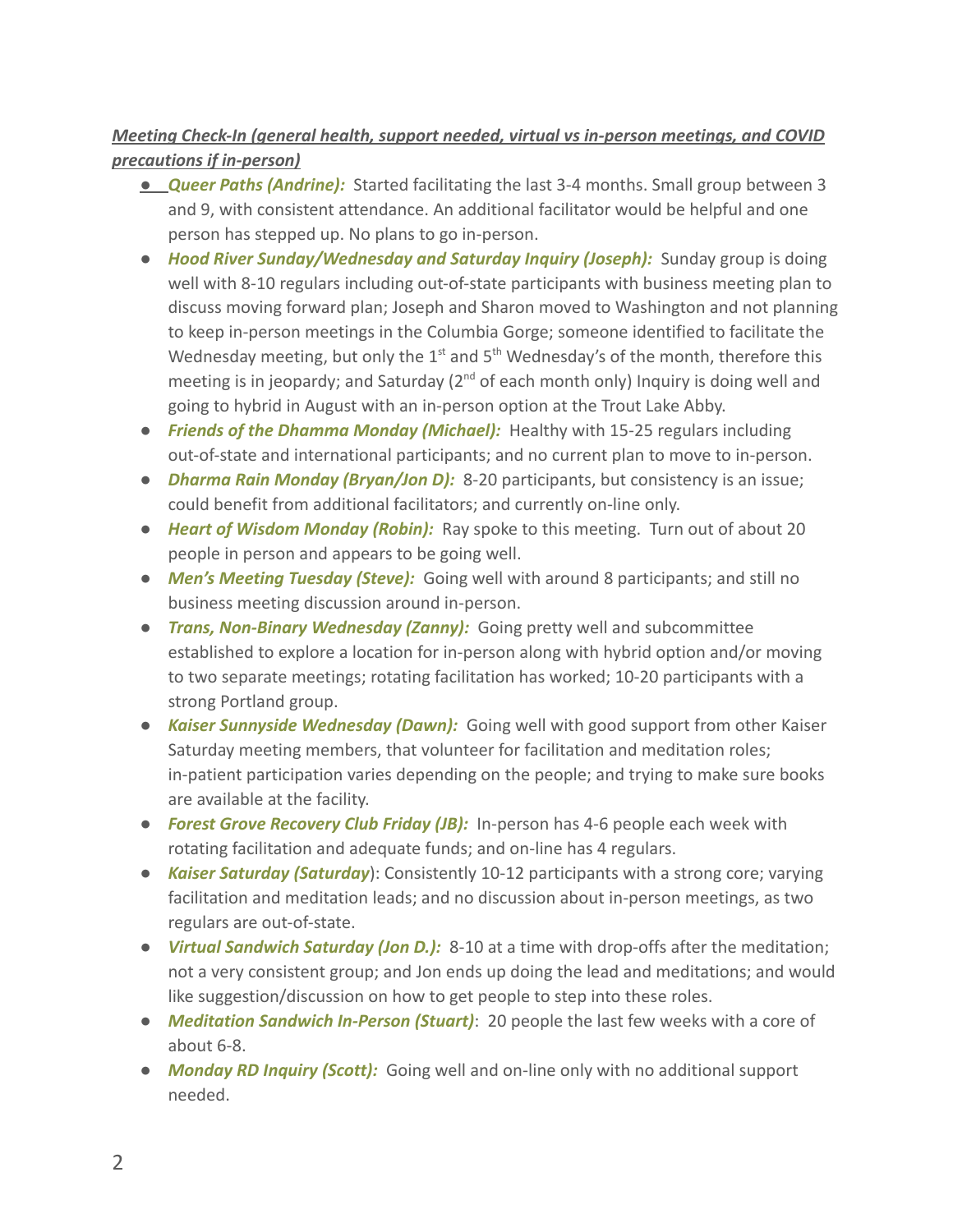- *Women's RD Inquiry Monday (Michael):* Scott and Michael assisted with inquiry questions; and not sure is the meeting has started yet with Eleanor as the secretary.
- *Exploring Recovery from Eating Addiction Friday (Michael):* Iowa participant is using his Zoom account; regular, but sporadic attendance; and plan to close shortly.
- *Mentor's Meeting 1st Thursday (Michael*): Originated out of Wise Friend's Committee; not well attended; and switched from mentors only to include people interested in becoming mentors.
- *Meditation Sandwich Online Saturday (Jon):* 20-30 regular attendees size of the group might lend itself to break-out rooms during Zoom meetings; continues calls for dana; and sporadic volunteers for meditation.
- *Meditation Sandwich In-Person (Gordon)*: 8-14 attendees per week over the last 5 weeks; advertised on Alano Club listing; masks required with social distancing and a couple of air purifiers; and maximum capacity of 25 for this space.

# *Treasure's Update/Discussion (Gordon)*

- Gordon developed some awesome reports, which included the following:
	- *o Revenues/Dana for the year (almost double from the prior year)*
		- Programs brought in \$1,778.93
		- Contributions from local meetings of \$292.00
		- Additional individual contributions came into the PayPal account
	- o *Expenditures*
		- Speaker fees of \$950
		- Unity events \$133
		- Zoom \$157
		- Website hosting \$42.49
		- Global Summit sponsorship \$1,042.07
		- Bank and PayPal fees \$168.92
	- o *Ending balances \$2,643.33*
		- PayPal \$1,569.02
		- OnPoint \$1,074.31
- Voted to donate 20% of our quarterly account balance to RD Global, which is calculated as follows: (Total Account Balance – Prudent Reserve) x 20%

### *Program's Update/Discussion (Michael)*

- *●* Dave Smith event was well attended and brought in a considerable amount of funding.
- Program's Committee is scheduled for August 2<sup>nd</sup> with an agenda of developing online and in-person events, experiential events, and creating a list of teachers/facilitators. The meeting is open to everyone.
- *●* Currently no upcoming programs.

# *Wise Friendship Update/Discussion (Michael)*

*●* Starting a series of workshops on the Eight-Fold Path, that started with Wise Understanding in April. The next workshop is on Wise Intention (renunciation, goodwill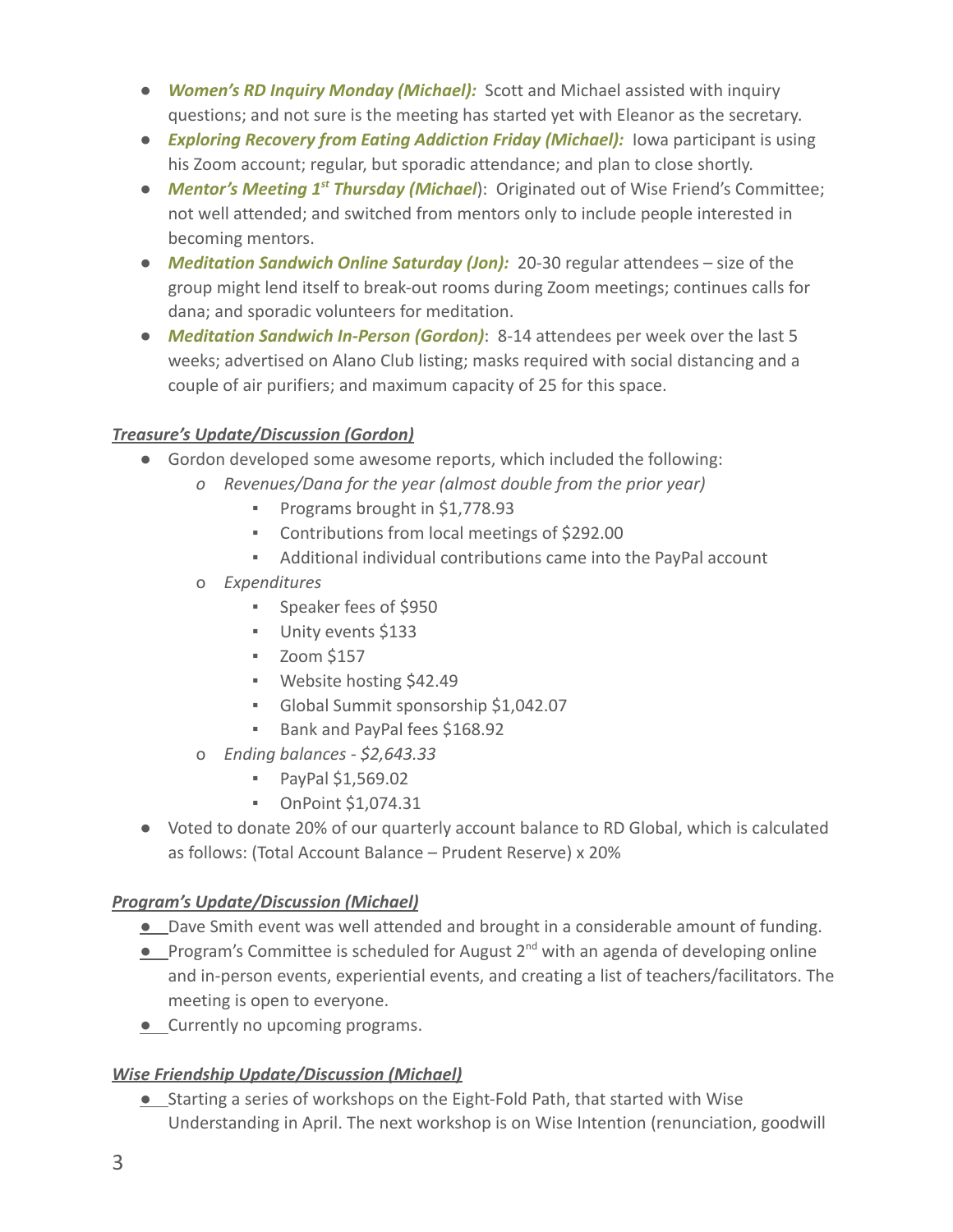and harmlessness) on August 21<sup>st</sup>. Format to remain the same including meditation, check-in, panel, writing, sharing in small groups, and large group sharing/discussion.

- *●* Mentors Meeting opened up to people interested in becoming mentors, but still not having much success with participation. More focus on promotion might be useful. What came up at the Sangha Summit is that Inquiry Circles have potential for peer mentorship.
- *●* Planning on a workshop on Mentorships and Inquiry Circles in the fall.
- Wise Friend's Committee Meeting scheduled for July 31<sup>st</sup>, which is pretty active.

# *Unity Update/Discussion (Bryan)*

- In the Park Party and Park Party Junior (more well attended).
- Looking to have at least one physical activity per month.
- Forest Park hike scheduled for tomorrow.
- Current Unity members are Jeremy, Bryan and Robin.

# *Communication's Update/Discussion (Jon)*

- Evaluating content management systems for the website, so make it easier for members to add their own content vs having Jon do it all by himself.
- Still need oversight for uploading content to the website, which is likely going to be limited to RD officers and secretaries.
- No additions to the Resources web link since it was initially developed.
- Kudos to Jon for all his work on the website.

### *Global Summit Report (Bryan)*

- *●* Jeremy and Robin went to the event. Michael, Dawn, Darlene and Gordon attended virtually.
- *●* Jeremy provided a written report, which Robin read (see attached).
	- *o* Website improvements.
	- *o* Logos.
	- *o* Treatment in corrections.
	- *o* Organizational structure.
	- *o* Pandemic impact and moving forward.
- *●* Robin observed as a newcomer.
	- *o* Zoom meetings creates new time zone.
	- *o* Intimacy groups exist and might be of interest.
	- *o* Bonding and getting to know others.
	- *o* 2023 might be an option for Portland.
	- *o* Inquiries with other people.
- *●* Dawn commented about prison and rehabilitation programs during the Summit. Difficult to get RD in prisons and the best option is to piggy back with yoga programs. Do we want to get RD programs in prisons in Oregon and how do we go about this? Potentially discuss this in Wise Friends and Programs Committees.
- *●* Gordon is going to ask about prison opportunities.